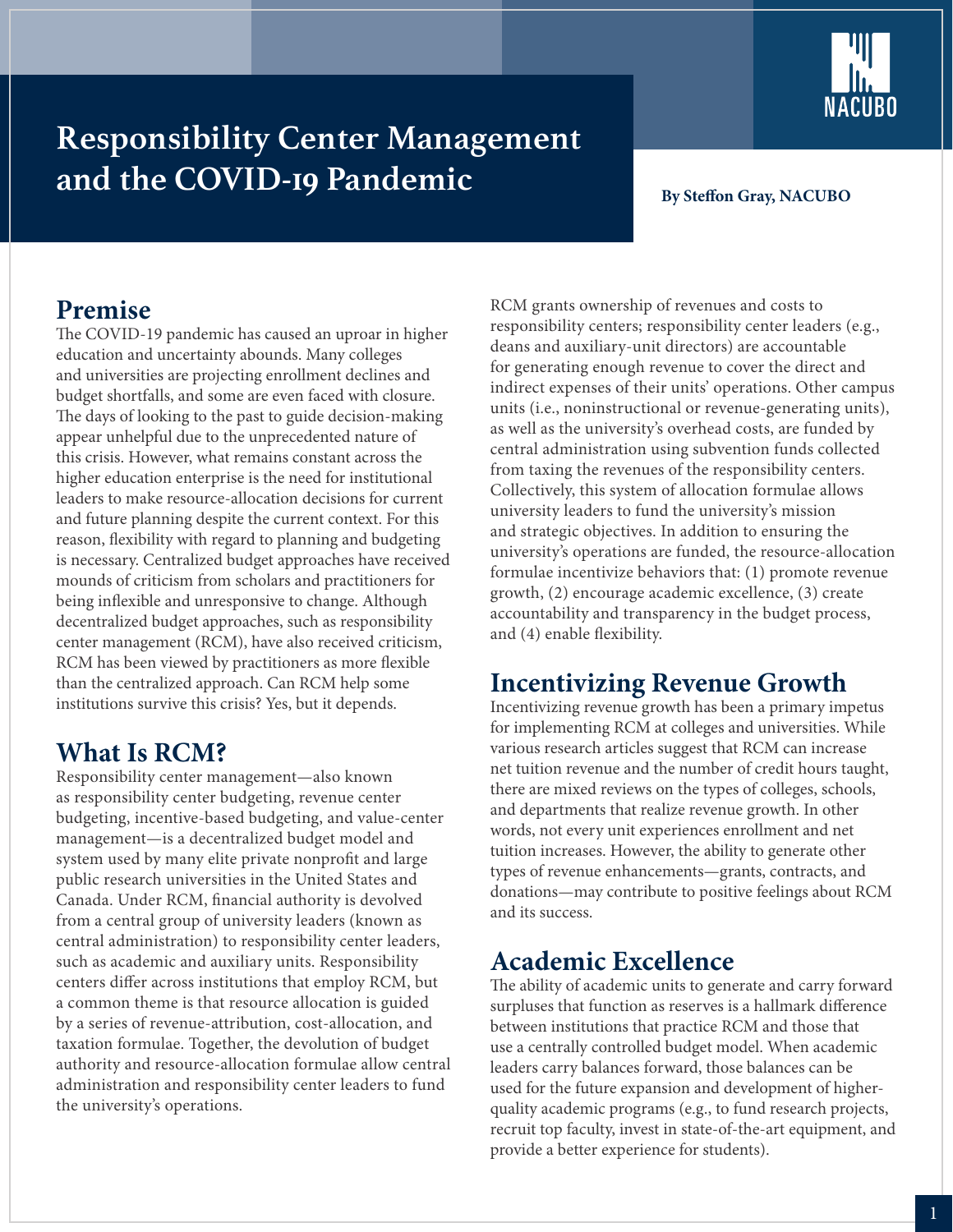

## **Accountability and Transparency**

Many RCM experts believe that coupling academic and financial decision-making indirectly reinforces accountability because there is an inherent incentive to monitor costs and avoid overspending. This notion has implications for bridging the gap between academic programming and fiscal responsibility because it empowers deans and other responsibility center leaders to make prudent financial and academic program decisions. Additionally, the RCM budget model is inherently more transparent because administrative and academic leaders must communicate with central administration to negotiate funding, subvention, and reserve balances.

### **Flexibility**

RCM provides flexibility to those charged with academic leadership. Specifically, under RCM, deans and department chairs can make decisions on whether to staff an academic program with a tenure/tenure-track faculty or adjunct, whether to scale up or reduce the number of course sections based on enrollment and demand, and whether to cease or phase out an academic program all together. The flexibility to enhance programs may also contribute to the increased graduation rates that some researchers have observed among universities that practice RCM.

## **What Does This Mean in the COVID-19 Context?**

Applied to the COVID-19 pandemic, many of the RCM-incentivized behaviors described above can help universities weather the current pandemic. However, it also depends on each university's context and circumstances.

## **Exercising Flexibility for Projected Enrollment Declines**

Enrollment (and tuition revenue by extension) is expected to decline as a result of the pandemic.

RCM can provide flexibility to university administrators and mitigate the need for harsh across-the-board changes that typically occur in centralized budget approaches. Although it is context specific, this may mean that the university adjusts its allocation formulae (e.g., revenue attribution, cost allocation, and tax assessment) to temporarily bring more funds back to central administration in order to provide more subvention funds to colleges and schools that will experience shortfalls in enrollment (and revenue by extension).

Additionally, this can mean that deans, department chairs, and faculty critically assess their programs and offerings based on student demand. This approach could guide decision-making regarding which programs or courses to modify, merge, enhance, or phase out if necessary. Moreover, RCM can incent the university to evaluate space utilization, specifically seeking opportunities to minimize space and costs—for campuses that will allow students to return to face-to-face instruction or a hybrid approach. On-campus activities, of course, would need to fold in physical and social distancing requirements to enhance safety.

# **Practicing Academic and Financial Accountability**

Again, as a result of projected enrollment decreases (and tuition revenue by extension), the need for universities to be academically and financially accountable is paramount. RCM provides accountability by granting ownership of revenues and expenses to the responsibility centers. This creates an added layer of accountability for deans and faculty to take part in the future of the university.

On the academic side, this may require academic unit leaders and faculty to critically examine their offerings and adjust in relationship to projected enrollment changes. Additionally, conversations across academic units might help leaders identify and minimize duplicative offerings.

On the financial side, the implications are at least twofold. First, it may require deans and department chairs to remove budget items that do not support the core mission of the university nor the mission of their respective academic units—for example, items that are "nice to have" versus "needs." Secondly, this may mean that academic unit leaders use previous carryover funds conservatively, as the duration of the pandemic remains uncertain. Striking a balance between academic and financial accountability is critical, not only to fund core operations, but also to inspire coordination among units and promote student success.

#### **INSTITUTIONS QUICKLY PIVOTED AND CHANGED EDUCATIONAL DELIVERY**

Empirical research is needed to evaluate whether the entrepreneurial spirit caused by RCM can result in giant steps forward.

There is hope that the experience of RCM leaders can bring about change that advances student and university success.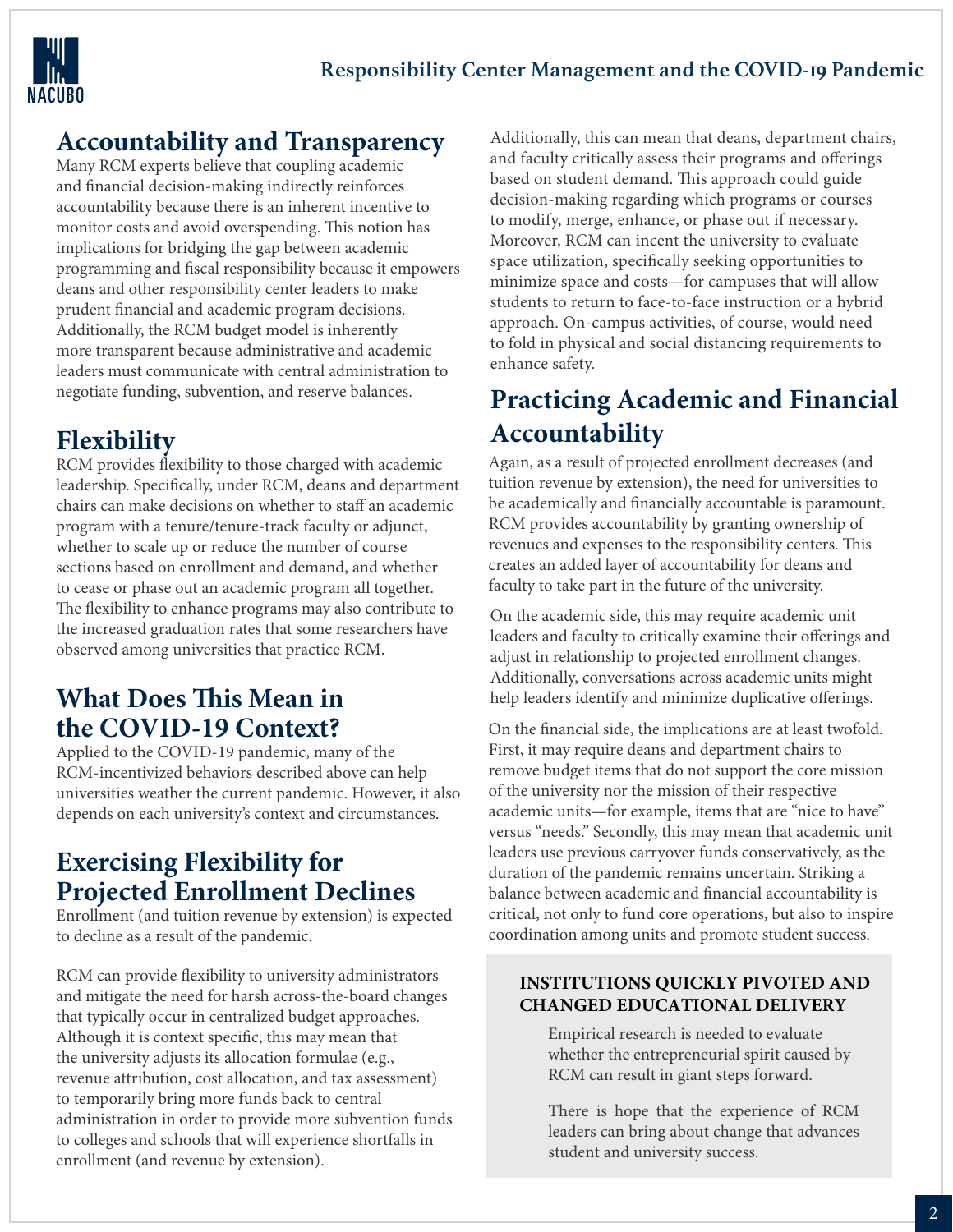

#### **Inspiring Innovation to Impact Enrollment**

In addition to adjusting funding formulae and accountability measures noted above, RCM may inspire innovation among university leaders and faculty. This may have an impact on enrollment. For example, as a result of the pandemic, colleges and universities were forced to transition their offerings to online platforms. While this may have driven up costs for many universities to provide instruction, it, too, may have inspired creative ways for faculty to develop and deliver pedagogy. Scholars have suggested that RCM incents academic units to critically assess their offerings against other campus units and other institutions to help drive enrollment. The pandemic has created an opportunity for such an evaluation across universities—not only in what they offer, but also through what modes. It, too, may make a difference in how institutions fare with regard to enrollment.

# **Understanding Context Is Key**

Finally, RCM's ability to help universities overcome the pandemic depends on each university's specific context and circumstances. Moreover, it applies differently for institutions that practiced RCM prior to the COVID-19 crisis compared to institutions that may be considering RCM in response to the crisis. With regard to the former, RCM has mostly been implemented by private elite universities and large public research universities due to their scale and complexity. This means that most "RCM universities" are relatively well resourced and selective. As such, their enrollment may remain relatively unchanged in fall 2020 compared to less selective universities. Moreover, universities that used RCM prior to the pandemic may currently possess sufficient reserves to account for the budgetary shortfalls it may cause. Together, these implications suggest that the previous use of RCM may contribute to how well, if at all, the "RCM universities" overcome the pandemic, although empirical research is required to address this inquiry.

This is a different context for universities that may view RCM as the solution to surviving the pandemic and economic crisis it has caused. A number of large research universities implemented RCM shortly after the Great Recession in 2008 as a means to overcome the financial challenges caused by the economic downturn. The COVID-19 crisis is very different, especially with regard to enrollment projections. Enrollment continued to increase across many universities despite the economic downturn in 2008.

For universities considering RCM in response to the current pandemic, several notes of caution are warranted. First, RCM is not a panacea. It requires a considerable investment of time, typically years, and significant financial resources. RCM varies across universities that use it, and thus far, empirical research on it remains relatively limited. Therefore, the principles presented in this white paper should be used to inspire further thinking, strategic planning, and ingenuity. These principles should not be used to drive universities into implementing RCM. The decision to implement RCM should be well studied in the context of each university's circumstances while also considering the pandemic environment and its potential effects.

# **Key Takeaways**

#### **A RESPONSIVE MODEL**

- RCM mitigates the need for across-the-board cuts.
- RCM leaders are creative and entrepreneurial.
- RCM units adjust to situational changes.

#### **A STAKE IN THE FUTURE ENHANCES ACCOUNTABILITY**

- Responsibility centers own revenues and expenses.
- Deans and faculty are incented to be a part of success.
- Academic offerings are evaluated to align with enrollment.
- Extraneous budget items are scrutinized.
- Fund balances can be used to affect change.